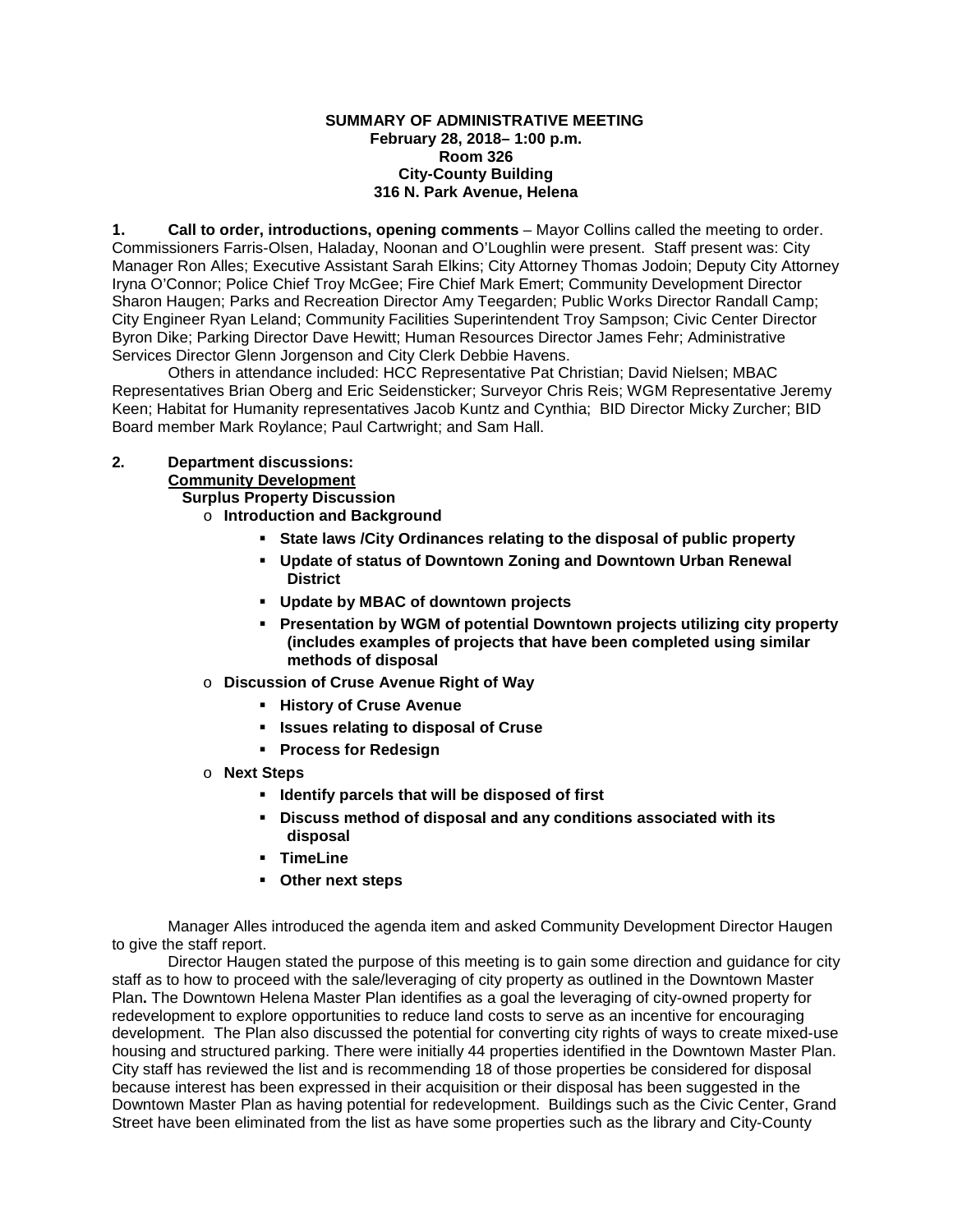building that are jointly owned. Staff is also not recommending the disposal of any of the parking structures at this time. Some of the parks are included on the list because it has been suggested that a portion of the park could be used for housing. The Neighborhood Center and the Chamber building have also been included in the event there is any interest to transfer them to another entity such as a nonprofit. A map and list of the City owned property that staff is recommending for consideration was included in the packet. Based on the deeds or the plats that were filed at the time the property was transferred to the City, there may be restrictions on the future use of the property or the method that the City must use to dispose of the parcel. Helena City Code (HCC 1-4-17) outlines the formal process that the City must use for the sale, disposal or lease of real property. This process would apply to any process that is used for the disposal of these parcels and will also have to be considered. The above information was presented in a PowerPoint presentation.

Attorney Jodoin pointed out there is a distinguished difference between the city owned real property and city right of way; when right of way is vacated it has to go to the adjacent property owners. He then gave an overview on how real property can be disposed of and how right of way can be vacated, per city code and MCA.

Director Haugen gave an update on the Downtown Zoning ordinance and where it is in the process. The zoning commission will hold a public hearing on March  $13<sup>th</sup>$  and will move their recommendation forward to the city commission. She also gave overview of the boundaries for the downtown zoning district. Director Haugen also gave an update on the proposal to create a Downtown Urban Renewal District.

Commissioner O'Loughlin asked what are the recommended boundaries of the Urban Renewal District. Director Haugen stated the core boundary is the same as the BID District; however, it is extended to the north to include Centennial Park; to the south to the old Federal Building and to the east along Jackson Street. She noted that Central School is also included in the district which would qualify the  $7<sup>th</sup>$  Avenue Gym to receive funding.

**Setting priorities for disposal/Establishing conditions of sale:** City staff is looking for direction in terms of how to proceed. Does the city commission want to establish priorities for the disposal of the land? If so, what are the criteria that they would like to establish. These criteria could include

Current use of the property Type of property (surface parking lots vs rights of way vs specific parcels) Method of disposal (complete less complicated transactions first) Some conditions could include: Future use of the property Compliance with the Downtown Master Plan Compliance with new zoning district Replacement of any lost parking Timing of the redevelopment (set a time limit on how soon the property is developed) Affordable housing component/requirement Based on this information and any priorities set by the city commission, staff anticipates having parallel processes for the disposal of the properties. Each parcel may have a different process depending on the nature of the initial acquisition and any restrictions that the commission may place on the property.

If a Request for Proposal (RFP) is used for the disposal of any of the property, staff is recommending a committee made up of HBID members, MBAC representative, a representative from the Heritage Preservation and Tourism Council and city staff. This committee would finalize any RFP proposal and would also review the responses and make a recommendation to the city commission who would have the final decision on its disposal.

Director Haugen introduced MBAC Representatives Brian Oberg and Eric Seidensticker, who gave a PowerPoint presentation on what MBAC has done in the downtown area from 2015-2018 and spoke of the partners they are involved with.

Mr. Seidensticker spoke on the Marlow Market project and the properties they have looked at to locate it on, which include Constitution Park; the former bus barn, Performance Square, the green space on Cruse Avenue, and the old federal building. Marlow Market project is complete including site and business plans; discussions will continue regarding the site and other opportunities. Other properties MBAC looked at include the BCBS Building on Fuller, the US Bank parking garage; Constitution Park;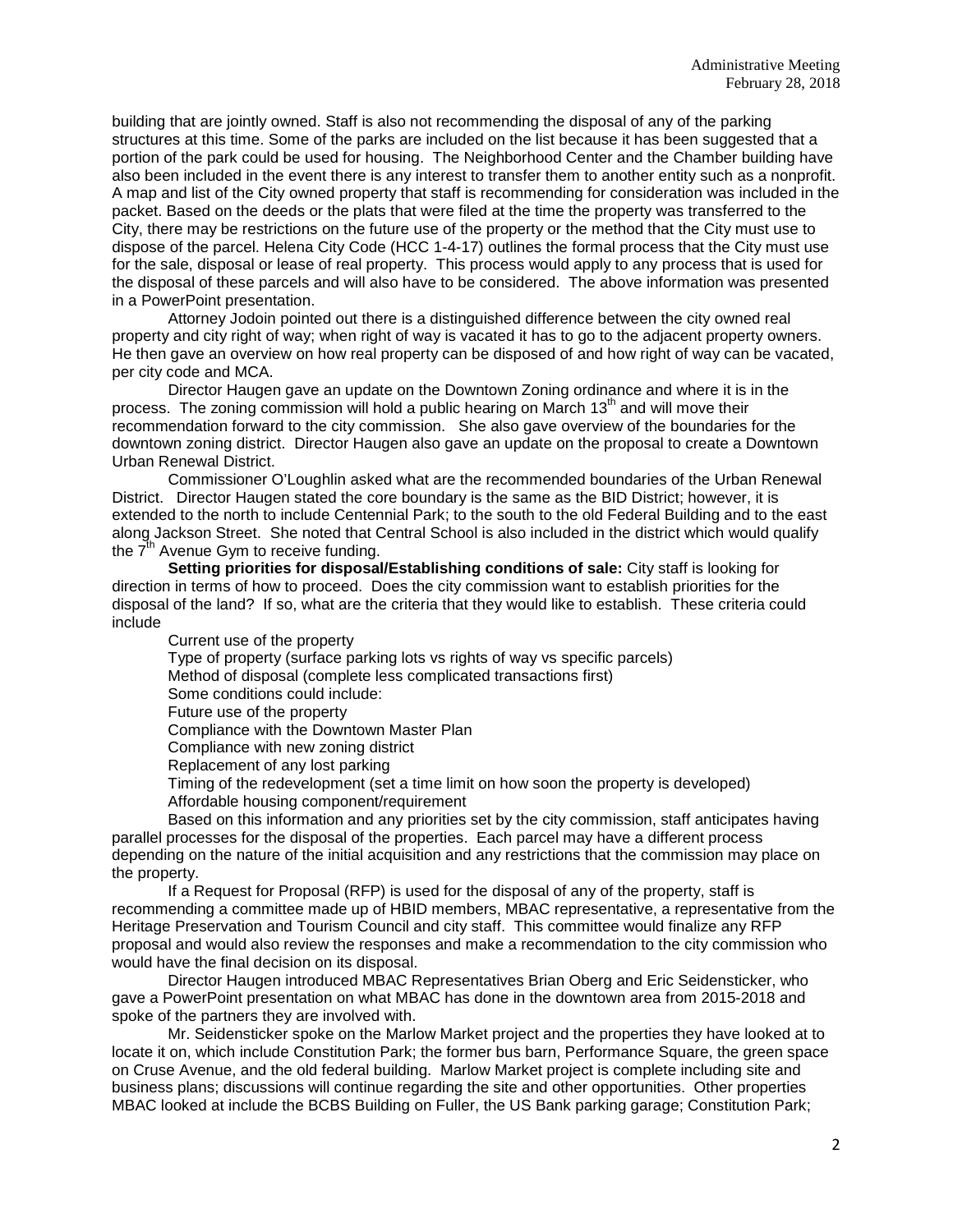and the 7th Avenue Gym. MBAC has used the Downtown Master Plan to plan for the future and promote the downtown.

WGM Representative Jeremy Keen gave a PowerPoint presentation and spoke on the following items:

- Downtown Master Plan the content of the plan; guiding principles; downtown framework; implementation actions; downtown housing
- Cruse Avenue opportunities
- Parking needs as downtown is developed
- Public/private partnerships examples and process that was used
- Disposal of property in an urban renewal district
- Examples of commercial condominiums; community land trust; DNRC land lease
- Define a specific vision for the property; what incentives can the city offer; will the city maintain some interest in the property and how will you value the land that is part of the proposal
- Disposal of property restrictions on any housing development; do you lease/sale.

Director Haugen referenced Mr. Keen's presentation and noted the Downtown Master Plan addresses many of the items he spoke of. She then spoke on the Cruse Avenue right-of-way and gave the history of the area. In order to surplus any of the parcels on Cruse Avenue; it has to be removed from the urban route, which should be done in April. The city is trying to obtain all the titles and deeds to the property and then will compile a map on what that looks like. Director Haugen spoke on the process of surplusing and redesigning Cruse Avenue, including the green space. It is staff's intent to begin the process on Cruse Avenue and report back to the commission.

Director Haugen spoke on deed restrictions on some of the properties where the ownership would revert back to the state of Montana if the city no longer uses it. She then referred the commission to the list of properties and noted the lists includes surface parking lots, the old bus depot, portions of Women's Park, the Chamber of Commerce building, the Neighborhood Center, portions of Dale Harris and Firetower Parks.

BID Board member Mark Roylance stated the BID Board does not have specific recommendations for what properties to surplus; they are excited about the potential for the  $7<sup>th</sup>$  Avenue Gym redevelopment. They are also very interested in how parking lots could be developed and continue to have parking and they will look at the surface parking lots on a case by case basis. Mr. Roylance referenced the Downtown Transition Zone, which would allow residential on the ground level; including townhouses and row houses on the perimeter of the downtown zoning. He emphasized the importance of residential housing in the downtown area.

Commissioner Haladay asked if we have any inkling on how Cruse got built and became an urban route when supposedly there were all these lots with deed problems sitting underneath it. Director Haugen stated she does not know the history of Cruse; it was designed during Urban Renewal and was originally part of the by-pass. Engineer Leland stated Cruse was designed by MDT to be a by-pass and was funded with federal dollars. Engineer Leland stated at the time, the parcels were bought instead of acquiring the rights-of-way. Many of the lots have reversion language on the deeds, if the city doesn't use it, the right-of-way would go back to MDT or the federal government. Director Haugen read the language on one deed specific to Cruse Avenue.

Commissioner Haladay asked who the city would go to, to have these discussions. Paul Cartwright noted Cruse Avenue is complicated; there are three different portions that have different origins, which he described each portion which comes with different restraints. He suggested the commission pick a specific portion and noted each will have problems that will have to be resolved. Mr. Cartwright stated he believes the easiest portion would be between 6<sup>th</sup> Avenue and Park Avenue; the majority of the property is owned by the city. This portion of Cruse also has low traffic volume compared to the other two sections. He stated he supports using a surveyor and attorney to do the research and develop a recommendation.

Director Haugen noted city staff would need to call MDT to ask where to begin the process on Cruse Avenue.

Commissioner Farris-Olsen stated he supports moving forward with having the conversation with MDT. Mayor Collins concurred.

Manager Alles noted it would be beneficial to have some of the leg work done prior to contacting

MDT. He will ask David Nielsen to put together the information on the section of Cruse Avenue that we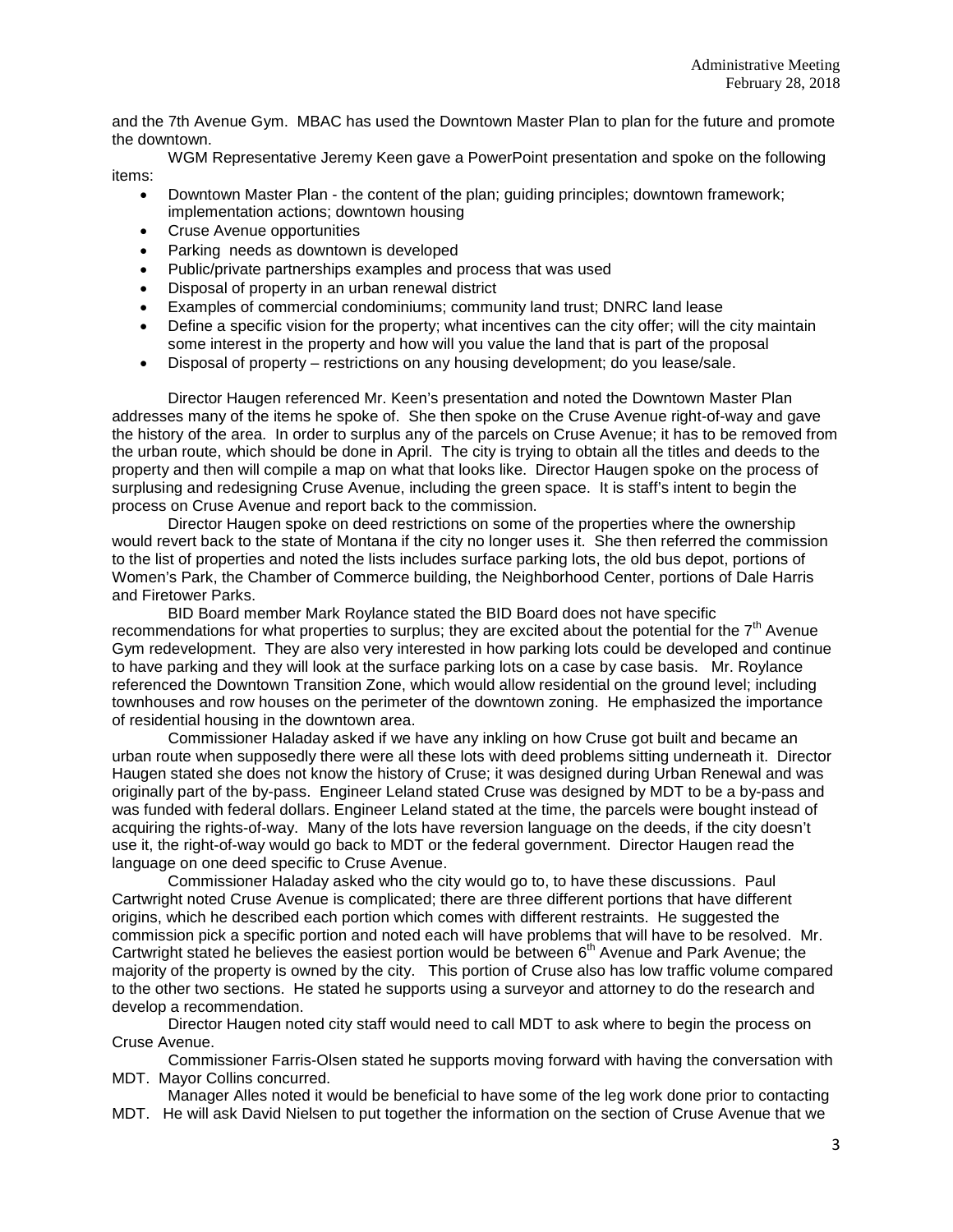are interested in. Commissioner Farris-Olsen stated it would be worthwhile to find out who we need to talk to and where do we go from here. The city also needs to put MDT on notice that we want to proceed.

Commissioner Haladay commented instead of MDT wasting hundreds of thousands of dollars on pavement preservation on Cruse Avenue, the city and MDT should have the conversation. Attorney Jodoin spoke on the section of Cruse Avenue adjacent to IR building that has the reversion clause on it and noted MDT had no idea of the language. It is important to contact MDT and begin the conversation and make MDT aware of the language.

Commissioner Haladay referenced the comments of Paul Cartwright stating there are three distinct pieces of Cruse Avenue and asked how we are approaching each piece. Director Haugen noted there are mixed issues on Cruse Avenue and staff has started the process of identifying each of the issues; however, staff currently does not have the time to do the research and therefore has contracted with David Nielsen. The recommendation is to start with the property on the furthest southern parcel of Cruse Avenue, including the triangle "green" area on Cruse Avenue. Commissioner Haladay stated there is interest in this property and would be a good parcel to start with; this is the largest parcel with no current uses. No one else has approached the city on the other portions of Cruse Avenue.

Commissioner Noonan stated he is open to contracting with David Nielsen and asked if we are close to signing the contract. Director Haugen stated Mr. Nielsen signed a contract today. Commissioner Haladay commented how do we see a comprehensive street redesign by designing it one piece of the street at a time. Director Haugen stated staff can do a broader scope; however, the contract with David Nielsen would be broadened and she believes a survey should be completed. Commissioner Farris-Olsen suggested including the portion of Cruse Avenue from Park Avenue to Broadway.

Commissioner Haladay stated he would like to tackle an entire stretch and asked what additional recourses would be needed; what does staff need and what are the anticipated timelines. Director Haugen estimated it would cost between \$50,000 to \$60,000 to do the research, complete a survey, and draft a road design. Hopefully all of that could be completed by the end of 2018.

Director Haugen stated there has been interest in the old bus depot; which has the cleanest deed that staff has found.

Commissioner Farris-Olsen commented during the upcoming budget discussions the commission needs to talk about adding a full-time employee to do these exact types of projects. Manager Alles noted some of the challenges are finding the expertise and recommended developing a preliminary design before moving too much further.

Engineer Leland noted the Engineering Division could develop a conceptual design and asked what the commission wants to see. Commissioner Haladay stated he would like to see Cruse Avenue designed as a local road, see where the road would be to maximize lot size, probably on the east side of the street. Engineer Leland noted staff will bring concepts forward for commission review. Once the conceptual design is brought forward, staff and the commission can discuss the specifics for street width; sidewalks: boulevards; etc....

Commissioner Noonan concurred to move forward with the contract with David Nielsen; however, there may be areas, for example housing options; that Mr. Nielsen does not want to do. Commissioner Noonan also concurred to look at hiring an additional staff position for Community Development.

Manager Alles summarized that staff will meet with MDT; develop a conceptual design for the entire length of Cruse Avenue; work with MDT to get the deed restriction removed off the ROW; and have David Nielsen concentrate his research on a focused area.

Public Comments: Paul Cartwright stated the list of city owned property should be expanded to include the Neighborhood Center in the first stage; and look at dedicated park areas at the Firetower and Dale Harris Parks. He noted the city cannot sell parkland without the vote of the public. Mr. Cartwright spoke of potential development adjacent to the Dale Harris Park and the Neighborhood Center. He also addressed how vacated property is appraised by the Department of Revenue versus the market appraisal.

Director Haugen stated the commission will be having a meeting on housing and a representative from Homeward will be in attendance.

Commissioner Haladay requested the City Manager que the discussion on Cruse Avenue up for another update. Manager Alles concurred and stated staff will contact MDT, continue with the David Nielsen contract, Engineer Division will develop a preliminary cross-section map and an update on the process will be brought back in the first part of May.

Director Haugen asked if there is interest in surplusing the old bus depot. Commissioner Noonan stated that property comes up in public discussion and he would support moving it forward and surplus it